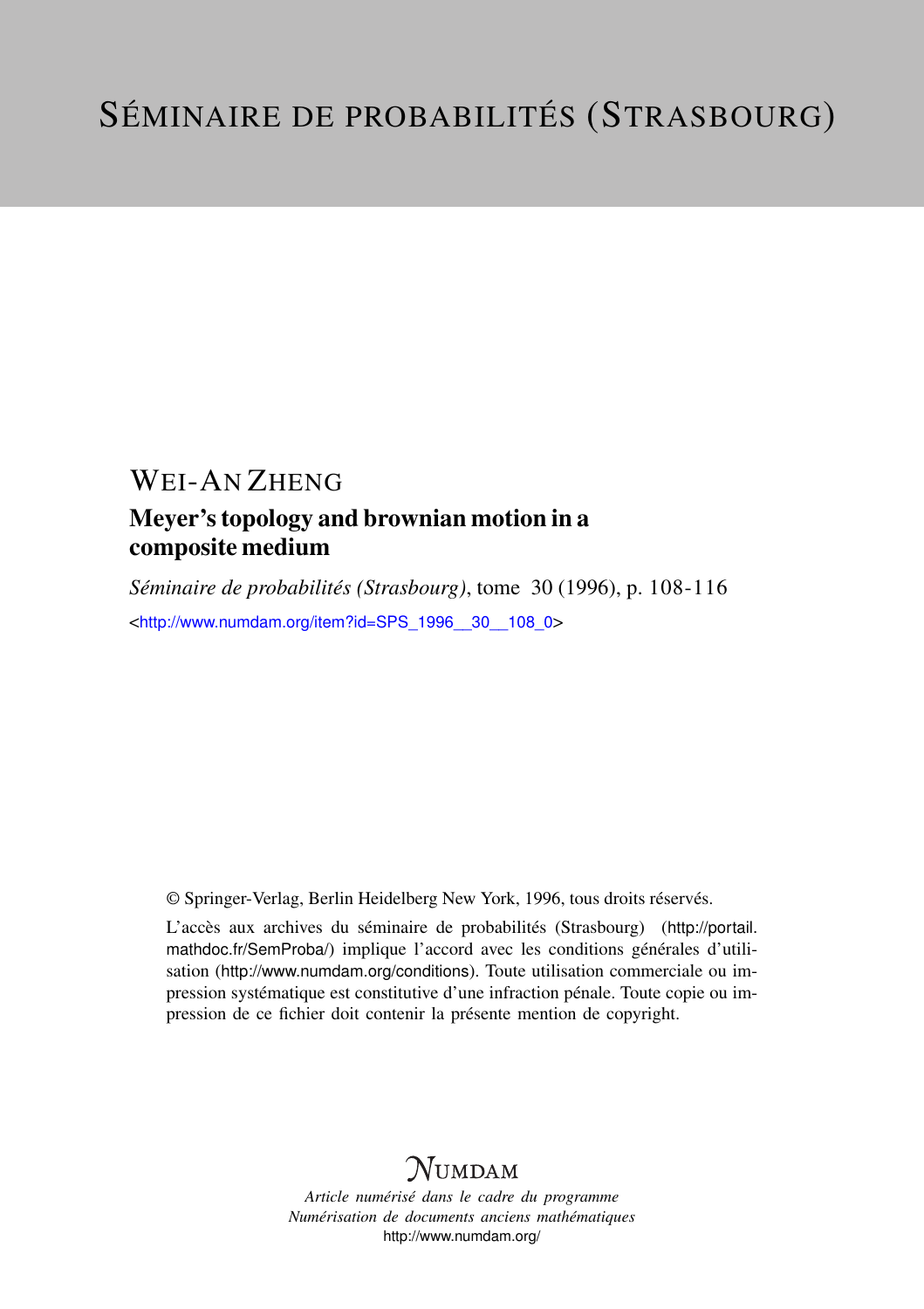### Meyer's Topology and Brownian motion in a composite medium

Weian Zheng Department of mathematics . University of California, Irvine, CA 92717, USA

Résumé —- On associe au problème de propagation de la chaleur dans un milieu composite un processus de diffusion qui est une semimartingale. On étudie surtout le probleme de Stefan.

#### 1 Introduction

Let's first consider one dimensional case. When we consider heat transfer on an infinite rod, we use real line  $(-\infty, \infty)$  to replace the rod. Suppose that  $-\infty =$  $x_0 < x_1 < ... x_n < x_{n+1} = \infty$  are  $n+2$  points such that each interval  $I_i = (x_i, x_{i+1})$ is made of one material. Then the temperature  $u(t, x)$  satisfies the equation (see [12] [17])

$$
a_i \frac{\partial^2}{\partial x^2} u(t, x) = 2 \frac{\partial}{\partial t} u(t, x) \qquad x_i < x < x_{i+1}
$$

subjected to the boundary condition

$$
k_{i-1}\frac{\partial}{\partial x_{-}}u(t,x_i)=k_i\frac{\partial}{\partial x_{+}}u(t,x_i) \qquad i=1,...,n,
$$

and the initial condition

$$
u(x,0)=\xi_i(x),\qquad x_i
$$

<sup>11991</sup> Mathematical Subject Classification: Primary 60J65; secondary 60J60, 60J35, 58G32, 58G11.

<sup>2</sup>Research supported by N.S.F. grant DMS-9204038.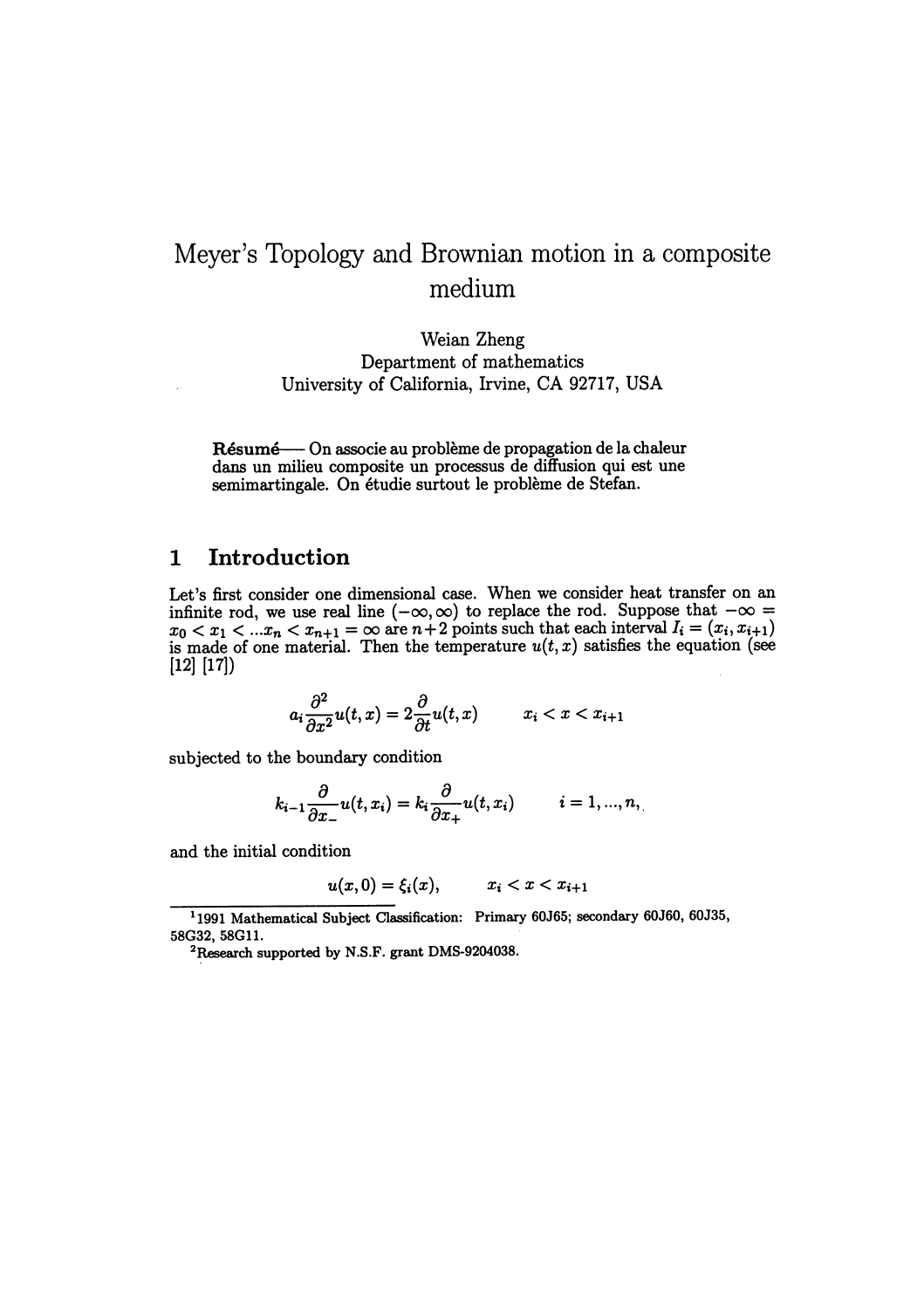where we use  $\frac{\partial}{\partial x_+}$  ( $\frac{\partial}{\partial x_+}$ ) to denote the left (resp. right) derivative.  $k_i$  is the thermal conductivity and  $a_i$  is the thermal diffusivity of the material of which  $I_i$  is made. To compare with the engineering literature ([12] [17]), we put a constant factor 2 in (1) and thereafter for the convenience of probabilists. In fact, the standard Gaussian density satisfies (1) when  $a_i \equiv 1$ .

The above boundary problem may be formulated in terms of Dirichlet forms (see [11], [1], [2] for examples). Let  $\{A_i\}_i$  be a collection of disjoint simply connected open sets (made of different materials) in  $R^d$  and  $\{\overline{A}_i\}_i$  are their closures respectively. Suppose  $\bigcup_i \overline{A}_i = R^d$ . Let  $a_i$  and  $k_i$  be the termal diffusivity and the thermal conductivity of the material of which  $A_i$  is made. Denote

$$
a(x) = \sum_{i=0}^{n} a_i I_{A_i}(x), \qquad b(x) = \sum_{i=0}^{n} \frac{k_i}{a_i} I_{A_i}(x). \tag{1}
$$

We call  $b_i = k_i a_i^{-1}$  the intrinsic thermal conductivity. Then the temperature  $u(x, t)$  satisfies the heat equation

$$
\frac{\partial}{\partial t}u = \frac{1}{2}\sum_{i} b^{-1}(x)\frac{\partial}{\partial x_j}[a(x)b(x)\frac{\partial}{\partial x_j}u].
$$

It is well known that there is a symmetric diffusion process  $\{X_t\}_t$  with generator (see [6])

$$
\mathcal{L}f = \frac{1}{2}b^{-1}(x)\sum_{j=1}^{d} \frac{\partial}{\partial x_j} [b(x)a(x)\frac{\partial}{\partial x_j}f(x)] \tag{2}
$$

such that  $X_t$  has  $u(x, t)$  as its density function with respect to  $b(x)dx$ . Generally speaking  $\{X_t\}_t$  is just a Dirichlet process. However we will prove in Section 2 that  $\{X_t\}_t$  is a semimartingale when the complements  $\{(A_i)^c\}$  have locally finite lower Minkowski contents [21] [3]. More precisely the following Skorohod type of decomposition holds:

$$
X_t = \int_0^t \sqrt{a(X_s)} dB_s + L_t \tag{3}
$$

where  $B_t$  is a standard Brownian motion and  $L_t$  is a process of bounded variation supported only on the boundaries  $\bigcup_i \partial A_i$ . A difference between the ordinary reflecting Brownian motion and the process constructed here is the latter may cross the boundaries  $\bigcup_i$ 

Then we show in Section 4 that there is a martingale process associated to Stefan's moving boundary problem. The moving boundary is the set of all the discontinuous points of the clock of that martingale and the density function of that martingale is related to the enthalpy. We hope that further studies will enable us to get more information about the free boundary.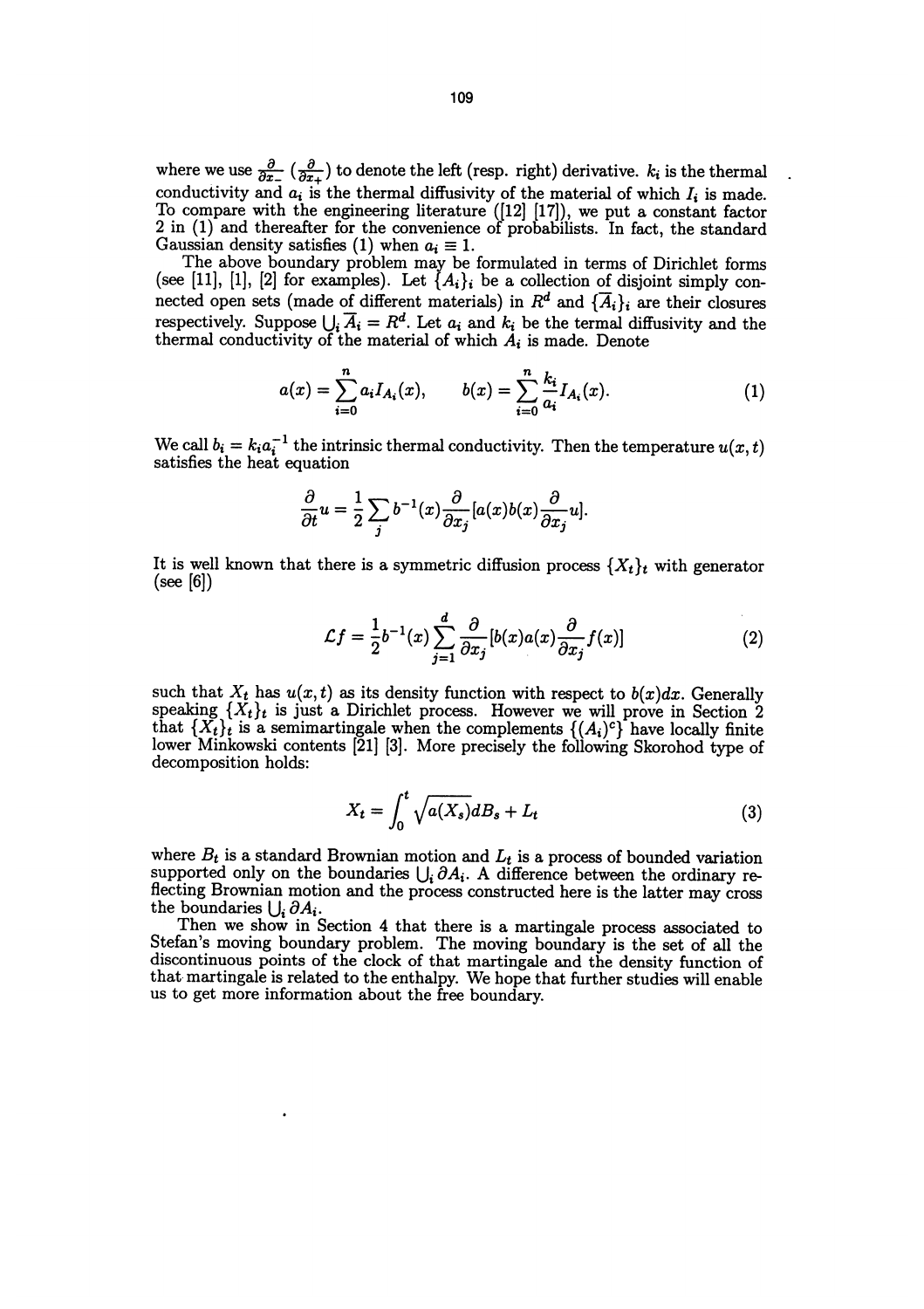Meyer's pseudo-path topology for weak convergence is the major tool for proving the above diffusion process is a semimartingale in Section 2. Let's recall the latter here for the readers' convenience. Given a sequence of semimartingales

$$
X_t^{(n)} = X_0^{(n)} + M_t^{(n)} + A_t^{(n)}, \qquad t \in [0, T]
$$

where  $\{\{M_t^{(n)}\}_t\}_n$  are martingales with 0-initial values and  $\{\{A_t^{(n)}\}_t\}_n$  are processes of bounded variation such that

$$
\sup_{n} E\{|X_0^{(n)}| + |M_T^{(n)}| + Var_{[0,T]}[A^{(n)}]\} < \infty.
$$
 (4)

Then their laws are tight on  $D[0,T]$  under pseudo-path topology. Moreover, any of their weak limit is still a semimartingale [16] [10].

#### 2 In a fixed composite medium

In  $[21]$ , we introduced a condition  $(C.1)$  to the boundary of a domain, under which we proved reflecting Brownian motion in that domain is a semimartingale. which we proved reflecting Brownian motion in that domain is a semimartingale. Z.Chen [3] independently proved the same result under the condition that the domain has finite lower Minkowski content. It is easy to see that if we allow to take any subsequence instead of the special sequence in (C.1), then the finite lower Minkowski condition is equivalent to (C.1). So let us recall the definition of Minkowski content here. Let  $m(.)$  be the Lebesgue measure. Denote for each bounded set F,

$$
F_r = \{x \in R^d, \ 0 < dis(x, F) \le r\}.
$$

We say that a set  $F$  has locally finite lower Minkowski content if

$$
\liminf_{r \to 0} \frac{m(F_r \cap \{x, \ |x| < n\})}{r} < \infty \tag{5}
$$

for each fixed n.

**Theorem 1** If each bounded set only intersects a finite number of  $\{A_i\}_i$  and if all  $(A_i)^c$  has finite lower Minkowski content, then  $X_t$  with generator (2) is a semimartingale with the decomposition

$$
X_t = \int_0^t \sqrt{a(X_s)} dB_s + L_t
$$

where  $L_t$  is a process of bounded variation. Moreover,  $L_t$  is supported only on  $\bigcup_i \partial A_i$ .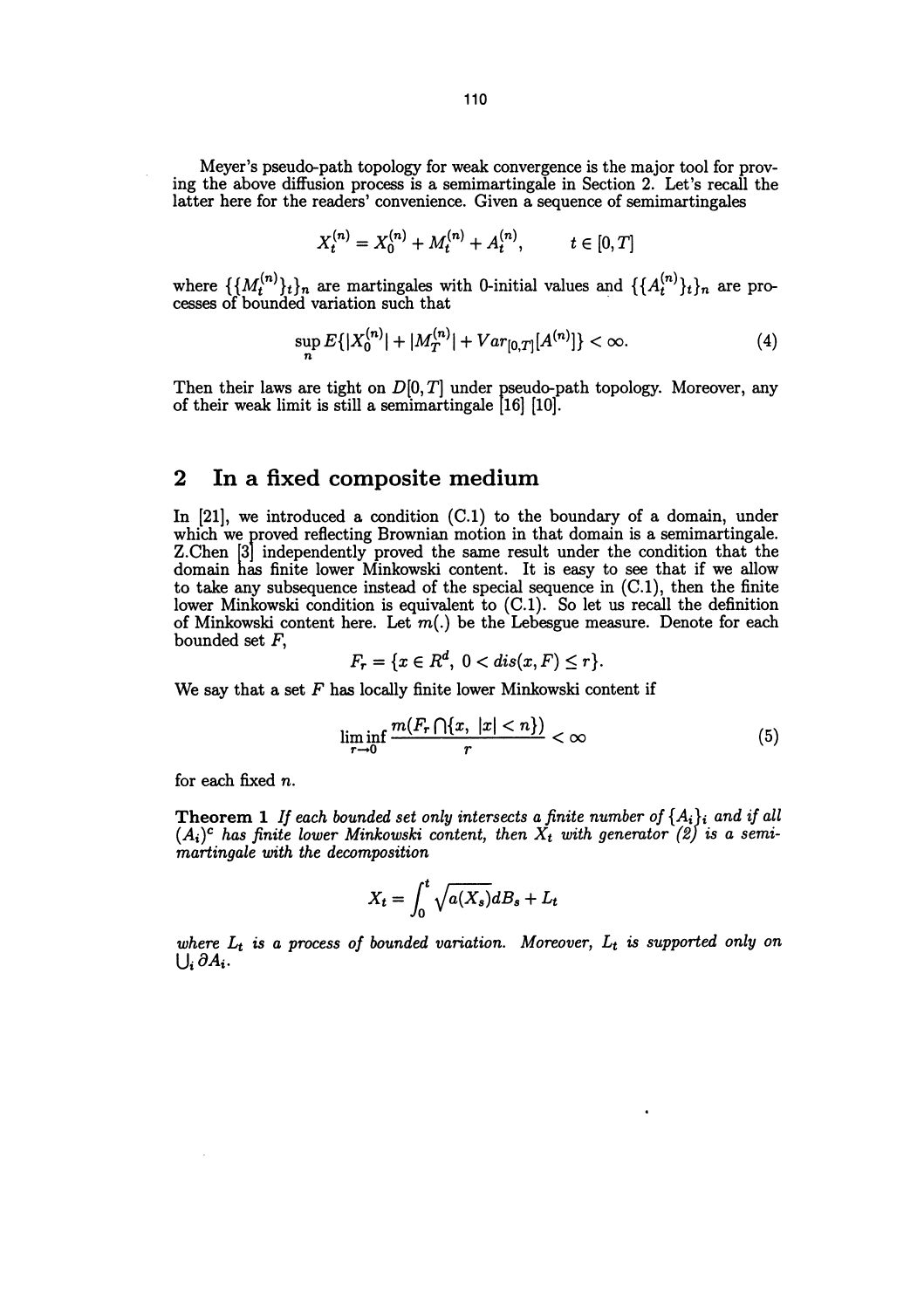Proof. Without losing generality, we assume that each  $A_i$  is bounded and  $r = {\frac{1}{m}}_m$  gives the lim inf in (5). Let  $\phi_n(x)$  be a sequence of  $C^1$  functions such that

that<br>
1)  $\phi_n(x) = 1$  when  $|x| < n$  and  $\phi_n(x) = 0$  when  $|x| > n + 1$ ;

2)  $0 \leq \phi_n(x) \leq 1$  and  $\sup_n |\frac{\partial}{\partial x} \phi_n(x)| \leq 2$ .

Denote by  $\delta_i(x)$  the Stein's regularized distance function to  $A_i$  (see Lemma 2.1 of [21] ). Take a decreasing function  $f_m(r) \in C^{\infty}$  for each integer m such that

$$
f_m(0) = 1, \qquad f_m(s) = 0 \quad (\forall s \geq \frac{1}{m}).
$$

Let

$$
\tilde{a}_{m,n}(x) = (1 - \phi_{n-1}(x)) + \phi_n(x) \sum_i a_i f_m(\delta_i(x))
$$

and

$$
\tilde{b}_{m,n}(x)=(1-\phi_{n-1}(x))+\phi_n(x)\sum_i\frac{k_i}{a_i}f_m(\delta_i(x)).
$$

Then  $\tilde{a}_{m,n}(x)$  and  $\tilde{b}_{m,n}(x)$  are differentiable. Denote by  $X_s^{(m,n)}$  the diffusion process associated to the Dirichlet form

$$
\mathcal{E}_{m,n}(f,g) = \frac{1}{2} \int (\frac{\partial}{\partial x} f) \tilde{a}_{m,n}(x) \tilde{b}_{m,n}(x) \frac{\partial}{\partial x} g(x) dx
$$

on  $L_2(R^a, b_{m,n}(x)dx)$ . By [13], we know that  $\{\{X_s^{\langle m, n'\rangle}\}\}_m$  converge weakly to the diffusion  $\{X_s^{(n)}\}$  associated to the Dirichlet form

coiated to the Dirichlet form  
\n
$$
\mathcal{E}_{m,n}(f,g) = \frac{1}{2} \int (\frac{\partial}{\partial x} f) \tilde{a}_{m,n}(x) \tilde{b}_{m,n}(x) \frac{\partial}{\partial x} g(x) dx
$$
\n
$$
L_2(R^d, \tilde{b}_{m,n}(x)dx). By [13], we know that  $\{\{X_s^{(m,n)}\}\}_m$  converge weakly to the  
\nfusion  $\{X_s^{(n)}\}$  associated to the Dirichlet form  
\n
$$
\mathcal{E}_n(f,g)
$$
\n
$$
= \frac{1}{2} \int (\frac{\partial}{\partial x} f)(1 - \phi_{n-1}(x) + \phi_n(x)a(x))(1 - \phi_{n-1}(x) + \phi_n(x)b(x)) \frac{\partial}{\partial x} g(x) dx.
$$
\n
$$
L_2(R^d, (1 - \phi_{n-1}(x) + \phi_n(x)b(x)) dx). On the other hand,
$$
$$

on  $L_2(R^d, (1 - \phi_{n-1}(x) + \phi_n(x)b(x))dx)$ . On the other hand,

$$
dX_t^{(m,n)} = dM_t^{m,n} + \frac{1}{2} \tilde{b}_{m,n}^{-1} (X_t^{(m,n)}) \frac{\partial}{\partial x} [\tilde{a}_{m,n}(X_t^{(m,n)}) \tilde{b}_{m,n}(X_t^{(m,n)})] dt
$$

where  $\{M^{m,n}\}$  are martingales with bounded quadratic variations and the drift parts satisfy the inequality:

$$
E\{\int_0^T |\frac{1}{2} b_{m,n}^{-1}(X_s^{(m,n)}) \frac{\partial}{\partial x} [\tilde{a}_{m,n}^{-1}(X_t^{(m,n)}) b_{m,n}(X_s^{(m,n)})]|ds\}\leq C_{1,n}T\{\int |b_{m,n}^{-1}(x) \frac{\partial}{\partial x} b_{m,n}(x)|dx + \int |\frac{\partial}{\partial x} a_{m,n}(x)|dx\}\leq C_{2,n}T
$$
\n(6)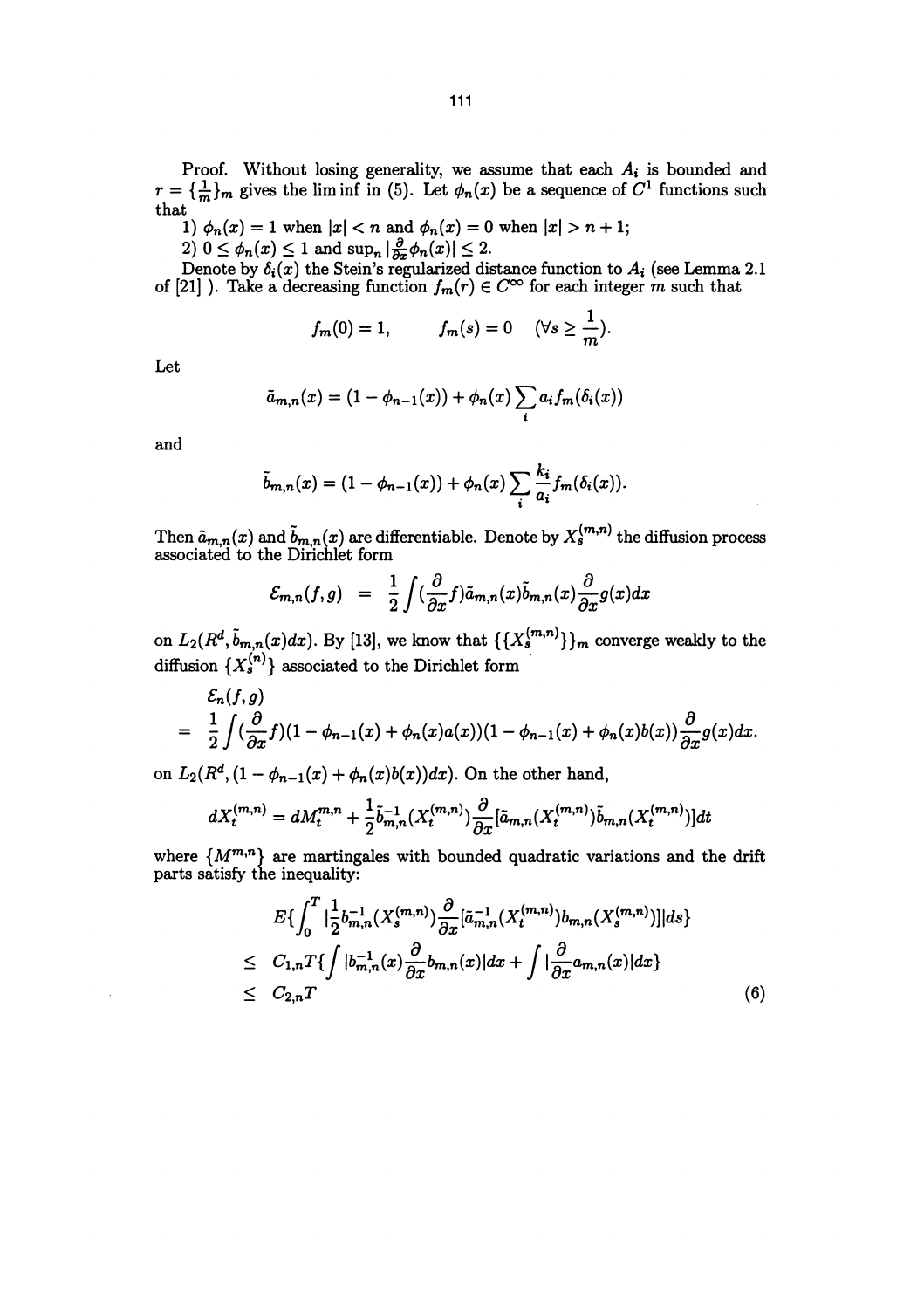where  $C_{1,n}$  and  $C_{2,n}$  are constants independent of m and T. The last inequality is from Lemma 2.2 of [21] and the remark we gave before the description of this theorem. Therefore from (4) we know the laws of  $\{\{X_t^{\{m,n'\}}\}_t\}_m$  form a tight sequence under Meyer's pseudo-path topology on  $D[0, T]$  and any limit process is still a semimartingale. Thus  $\{X_t^{(n)}\}_t$  is a continuous semimartingale. Since  $X_t^{(n)} = X_t^{(n+1)}$  before they hit the ball  $\{x, |x| < n\}$ , we get (3) when  $n \to \infty$ . As  $\{X_t\}_t$  is just ordinary Brownian motion while it stays away from  $\bigcup_i \partial A_i$ , we get the last conclusion of the theorem.

#### 3 Regularizing enthalpy

Let's consider the case where some phase transitions are involved. Suppose there are  $n + 1$  possible phases with their thermal diffusivities  $\{a_i\}_{i=0,\dots,n}$  and intrinsic thermal conductivities  $\{b_i\}_{i=0,\dots,n}$  respectively. Suppose  $\{u_i\}_{i=1,\dots,n}$  are the fusion temperatures between the  $(i-1)$ -th state and the *i*-th state and suppose  $u_1 = 0$ . Denote  $n-1$ 

$$
b(u) = b_0 I_{\{u=0\}} + \sum_{i=1}^{n-1} b_i I_{(u_i, u_{i+1}]}(u) + b_n I_{(u_n, \infty)}(u)
$$

and  

$$
a(u) = a_0 I_{\{u=0\}} + \sum_{i=1}^{n-1} a_i I_{(u_i, u_{i+1}]}(u) + a_n I_{(u_n, \infty)}(u).
$$

Let  $L_i > 0$  be the latent heat of fusion at temperature  $u_i$ . Then an enthalpy function is defined by

$$
H(u) = \int_0^u b(v)dv + \sum_{\{i, u_i < u\}} L_i,\tag{7}
$$

and the temperature  $u(x, t)$  satisfies the following equation in the weak sense:

$$
\frac{\partial}{\partial t}H(u(x,t)) = \frac{1}{2} \sum_{j} \frac{\partial}{\partial x_j} [b(u(x,t))a(u(x,t)) \frac{\partial}{\partial x_j} u(x,t)] \tag{8}
$$

with the initial condition  $u(x,0) = u_0(x)$  (see [5], [9], for example).<br>Withou losing generality, we will assume  $a(u)b(u) \equiv 1$ . In fact, we may always realize that assumption by changing the variable  $u$  to

$$
v(x,t)=\int_0^{u(x,t)}a(\xi)b(\xi)d\xi.
$$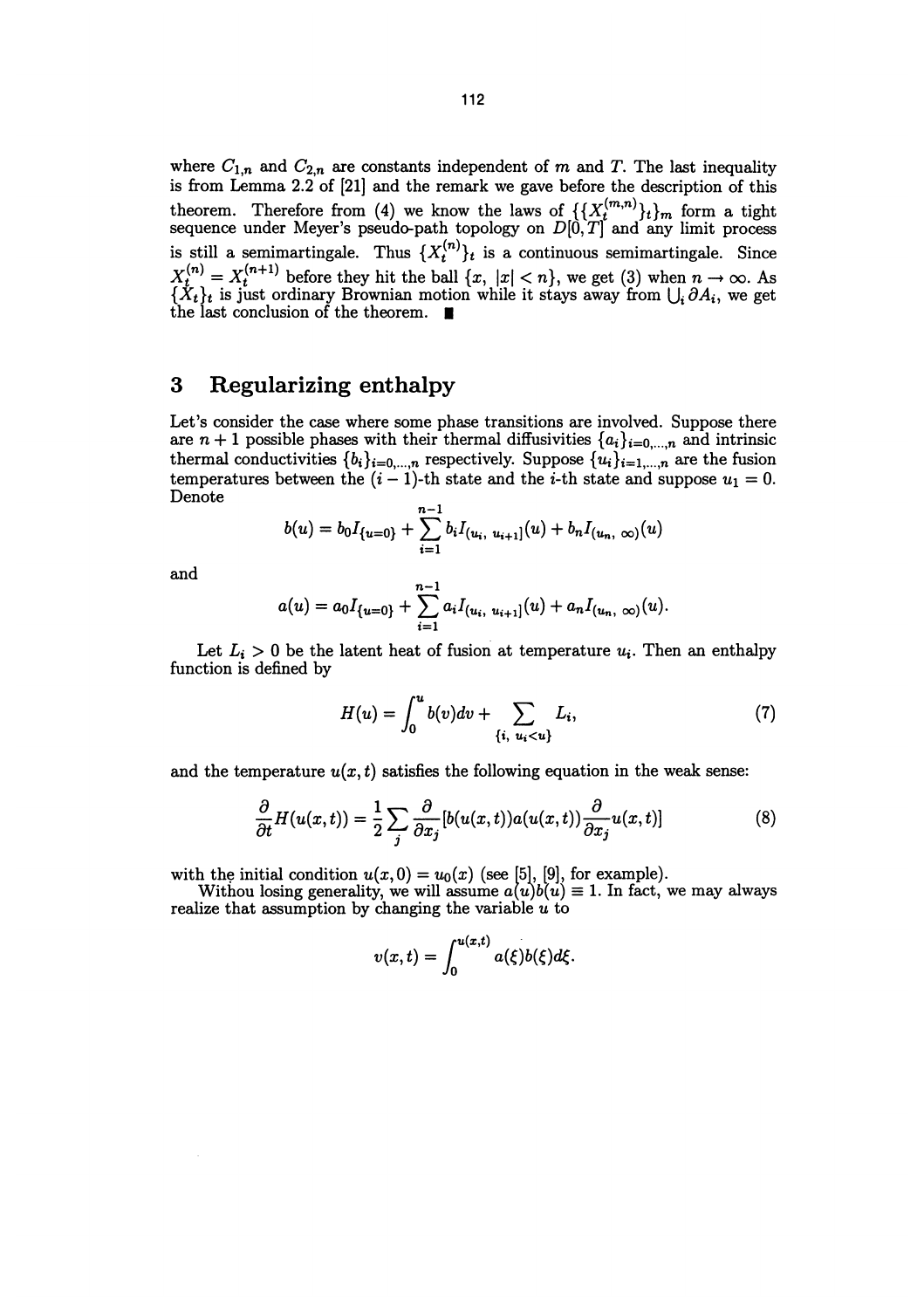See (p.497, [11]) for details. Thus (8) becomes

$$
\frac{\partial}{\partial t}H(u(x,t)) = \frac{1}{2} \sum_{j} \frac{\partial^2}{\partial x_j^2} u(x,t).
$$
\n(9)

Since  $H(.)$  is a function with jumps, (9) should be understood in the sense of distribution. Now let us regularize it. Denote by  $J_{m,\nu}(u)$  the regularizing sequence of the 6-function at  $v + \frac{1}{2m}$  such that  $J_{m,v}(u) \in C_0^{\infty}[v, v + \frac{1}{m}]$  and  $\int J_{m,v}(u)du = 1$ . Let

$$
b_m(u) = b_0 + \sum_{i=1}^n (b_i - b_{i-1}) \int_0^u J_{m,u_i}(v) dv.
$$

Denote  $L_m(u) = \sum_{i=1}^n L_i J_{m,u_i}(u)$  and  $H_m(u) = \int_0^u (b_m(v) + L_m(v)) dv$ . Then  $\partial$ and  $H_m(u)$  are smooth functions tending to  $b(u)$  and  $H(u)$  respectively on their continuous points. Thus (8) is regularized to

$$
(b_m(u(x,t)) + L_m(u(x,t)))\frac{\partial}{\partial t}u(x,t) = \frac{1}{2}\sum_j \frac{\partial^2}{\partial x_j^2}u(x,t) \ . \tag{10}
$$

Denote  $p_m(u) = u^{-1}H_m(u)$  and  $\overline{a}_m(u) = p_m^{-1}(u)$ . Then the above equation becomes Fokker-Planck equation (see Lemma 1 of [23]):

$$
u\frac{\partial}{\partial t}p_m(u) + p_m(u)\frac{\partial}{\partial t}u = \frac{1}{2}\sum_j \frac{\partial^2}{\partial x_j^2}u.
$$
 (11)

We also give a restriction on the initial value  $u^{(0)}(x)$  through the following assumption. We assume that there is a sequence of functions  $u_m^{(0)}(x) \to u^{(0)}(x)$ , a.e. such that 1)  $\int u_m^{(0)}(x) p_m(u_m^{(0)}(x)) dx = 1$ ; 2)  $u_m^{(0)}(x) p_m(u_m^{(0)}(x))$  are uniformly bounded in m.

Let  $u_m(x, t)$  be the solution to (11) with the initial condition  $u_m(x, 0) = v_m(x, 0)$ Then it is not difficult to see that for each fixed  $m, u_m(x, t)p_m(u_m(x, t))$  is the density function with respect to Lebesgue measure of a Markov diffusion process with the following decomposition:

$$
X_{m,t} - X_{m,0} = \int_0^t \sqrt{\overline{a}_m(u_m(X_{m,s}, s))} dW_{m,s}
$$
 (12)

where  $\{W_{m,s}\}_s$  is a d-dimensional Brownian motion (see [8]). Since  $\bar{a}_m$  is bounded, the laws of  $\{X_m\}$  are tight and any limit process is still a continuous martingale  $([22])$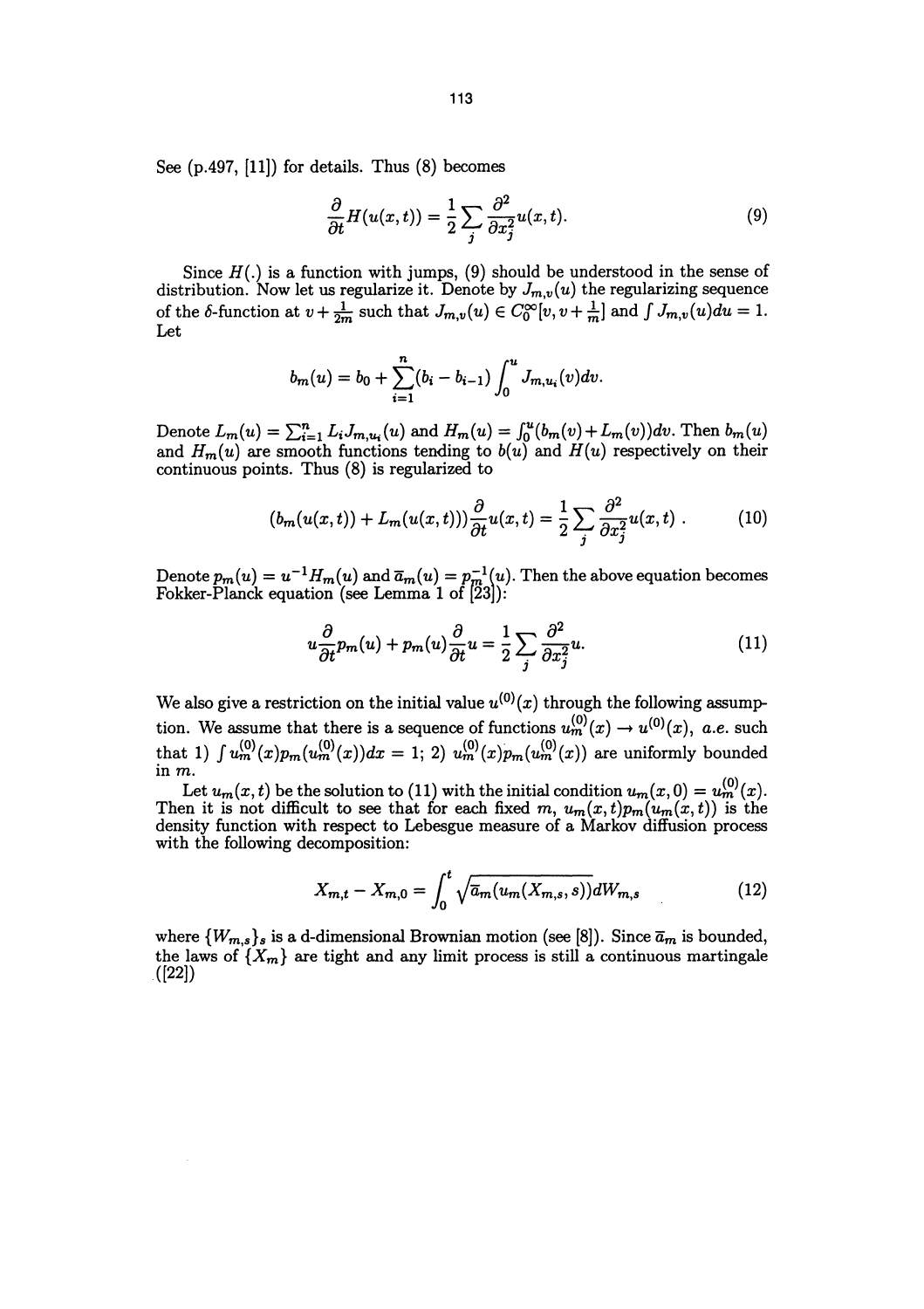#### 4 Towards Stefan's problem

Now let us consider in more details the limit process. By (12) and Ito's formula,

$$
E[u_{m}(X_{m,t},t)p_{m}(u_{m}(X_{m,t},t))] - E[u_{m}(X_{m,0},0)p_{m}(u_{m}(X_{m,0},0))]
$$
  
=  $\int_{0}^{t} E\{\frac{\partial}{\partial s}(u_{m}(X_{m,s},s)p_{m}(u_{m}(X_{m,s},s)))\}ds$   
+  $\sum_{j} \int_{0}^{t} E\{\frac{1}{2p_{m}(u_{m}(X_{m,s}))}\frac{\partial^{2}}{\partial x_{j}^{2}}[u_{m}(X_{m,s},s)p_{m}(u(X_{m,s},s))]\}ds.$ 

That is,

$$
E[u_m(X_{m,t},t)p_m(u_m(X_{m,t},t))] - E[u_m(X_{m,0},0)p_m(u_m(X_{m,0},0))]
$$
\n
$$
= \frac{1}{2} \sum_j \int_0^t \int u_m \frac{\partial^2}{\partial x_j^2} [u_m p_m(u_m)] dx ds
$$
\n
$$
+ \int_0^t \int u_m p_m(u_m) \frac{\partial}{\partial s} (u_m p_m(u_m)) dx ds
$$
\n
$$
= \frac{1}{2} \sum_j \int_0^t \int u_m \frac{\partial^2}{\partial x_j^2} [u_m p_m(u_m)] dx ds
$$
\n
$$
+ \frac{1}{2} \sum_j \int_0^t \int u_m p_m(u_m) \frac{\partial^2}{\partial x_j^2} u_m dx ds
$$
\n
$$
= - \sum_j \int_0^t \int (b_m(u_m) + L(u_m)) \frac{\partial}{\partial x_j} u_m \frac{\partial}{\partial x_j} u_m dx ds.
$$

Since  $E[u_m(X_{m,t}, t)p_m(u_m(X_{m,t}, t))] \ge 0, b(u_m) > 0$  and  $L(u_m) \ge 0$ , we deduce

$$
\sup_{m}\left\{\sum_{j}\int_{0}^{t}\int|\frac{\partial}{\partial x_{j}}u_{m}|^{2}dxds\right\}\leq \sup_{m,x}\{u_{m}^{(0)}(x)p_{m}(u_{m}^{(0)}(x))\}<\infty.
$$
 (13)

Define on  $[0,T]\times R^d$  a Hilbert space  ${\mathcal H}$  with the norm

$$
\| f \| = \sqrt{\sum_{j=1}^d \int \int_0^T |\frac{\partial}{\partial x_j} f(x,s)|^2 ds} \, dx + \int \int_0^T |f(x,s)|^2 ds \, dx.
$$

Then from (13),  $u_m(\cdot, \cdot)$  is contained in a bounded ball in H. Since H is reflexive the bounded ball in  $\mathcal H$  is weakly compact. So we can find a weakly convergent subsequece still denoted as  $u_m(x, t)$  such that  $u_m$  converge weakly to some  $u \in \mathcal{H}$ . Furthermore, it is standard to find an almosl everywhere convergent subsequenceon of  $\{u_m\}_m$  in the space-time (see [7] and [23] for details) and denote by  $u(x, t)$  their limit. Thus we conclude our discussion with the following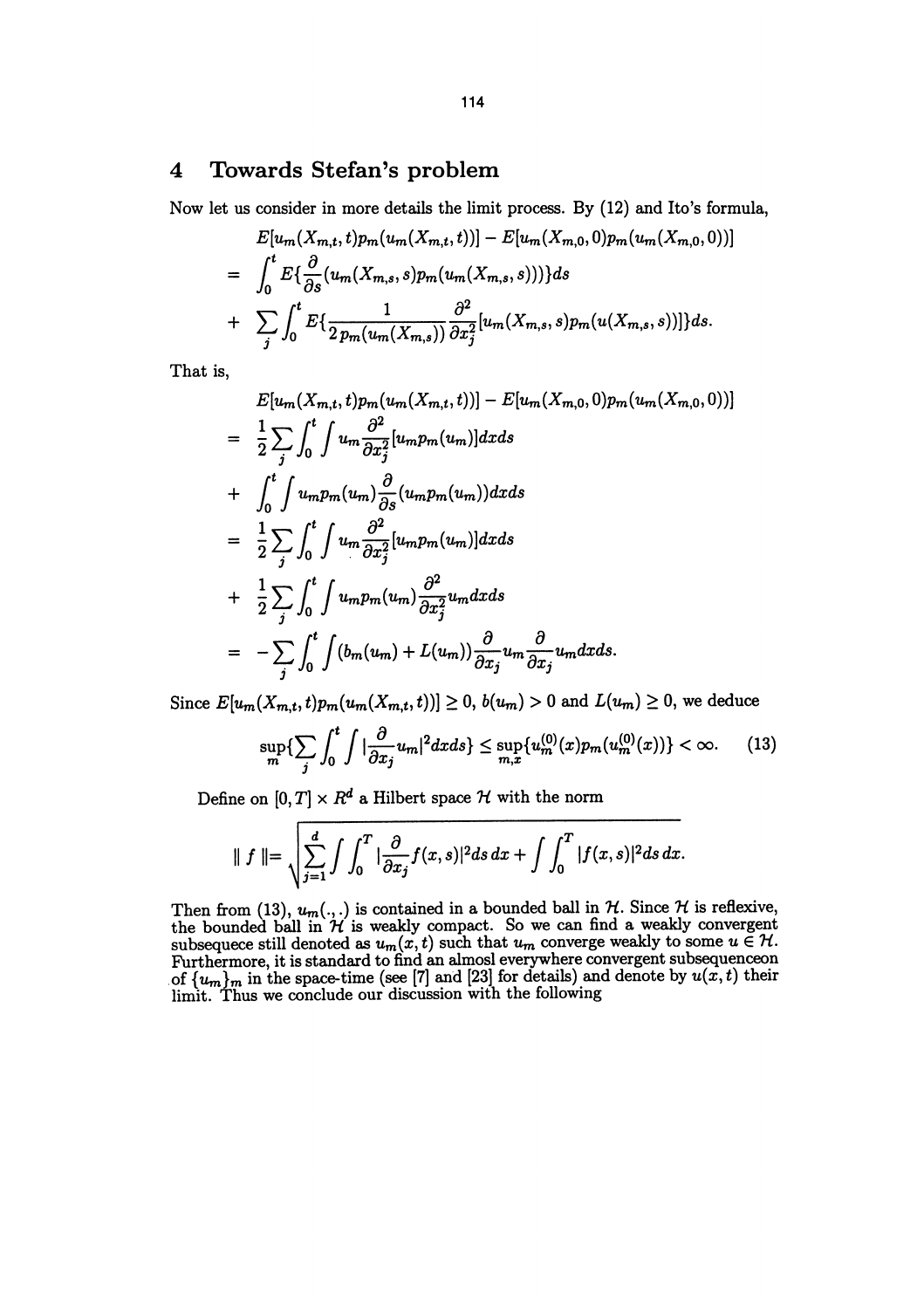Theorem 2 There is a martingale diffusion process

$$
X_t=X_0+\int_0^t\sqrt{uH^{-1}(u(X_s,s))}dW_s
$$

with the enthalpy  $H(x,t)$  as its density function with respect to Lebesgue measure. In the above formula,  $W_t$  is a standard d-dimensional Brownian motion. The generator of  $X_t$  may be formally written as

$$
\frac{1}{2}uH^{-1}(u(x,t))\sum_{j=1}^d\frac{\partial^2}{\partial x_j^2}.
$$

#### References

- [1] M.Biroli and U.Mosco, "Dirichlet forms and structural estimates in discontinuous media,", C.R.Acad.Sci.Paris, t. 313, Sery I, (1991);
- [2] M.Biroli and U.Mosco, "Discontinuous media and Dirichlet forms of plications to Math. Physics, Plenum Press, New York, (1992);
- [3] Z.Chen, "On reflecting diffusion processes and Skorohod decomposi- tions", Prob. Theory and Related Fields, Vol.94, No.3, (1993), 281-315;
- [4] Z.Chen, P.Fitzsimmons and R.Williams, "Reflecting Brownian motions: quasimartingales and strong caccioppoli sets", Potential Analysis 2 (1993), p.219-243;
- [5] C.M.Elliott and H.R.Ockendon, Weak and Variational Methods for Moving Boundary Problems, Pitman Publishing Inc. (1982);
- [6] M.Fukushima, Dirichlet forms and Markov Processes, North-Holland, (1985);
- [7] L.C.Evans and R.F.Gariepy, Measure Theory and Fine Properties of Functions, CRC Press, (1992);
- [8] T.Funaki, "A certain class of diffusion processes associated with nonlinear parabolic equations," Z.Wahrsch. verw. Gebiete, 67, (1984);
- [9] J.M.Hill and J.N.Dewynne, Heat Conduction, Blackwell Scientific Publications, (1987);
- [10] T.G.Kurtz, "Random time changes and convergence in distribution under the Meyer-Zheng conditions", the Annals of Prob., (1991), V19, No.3, 1010-1034;